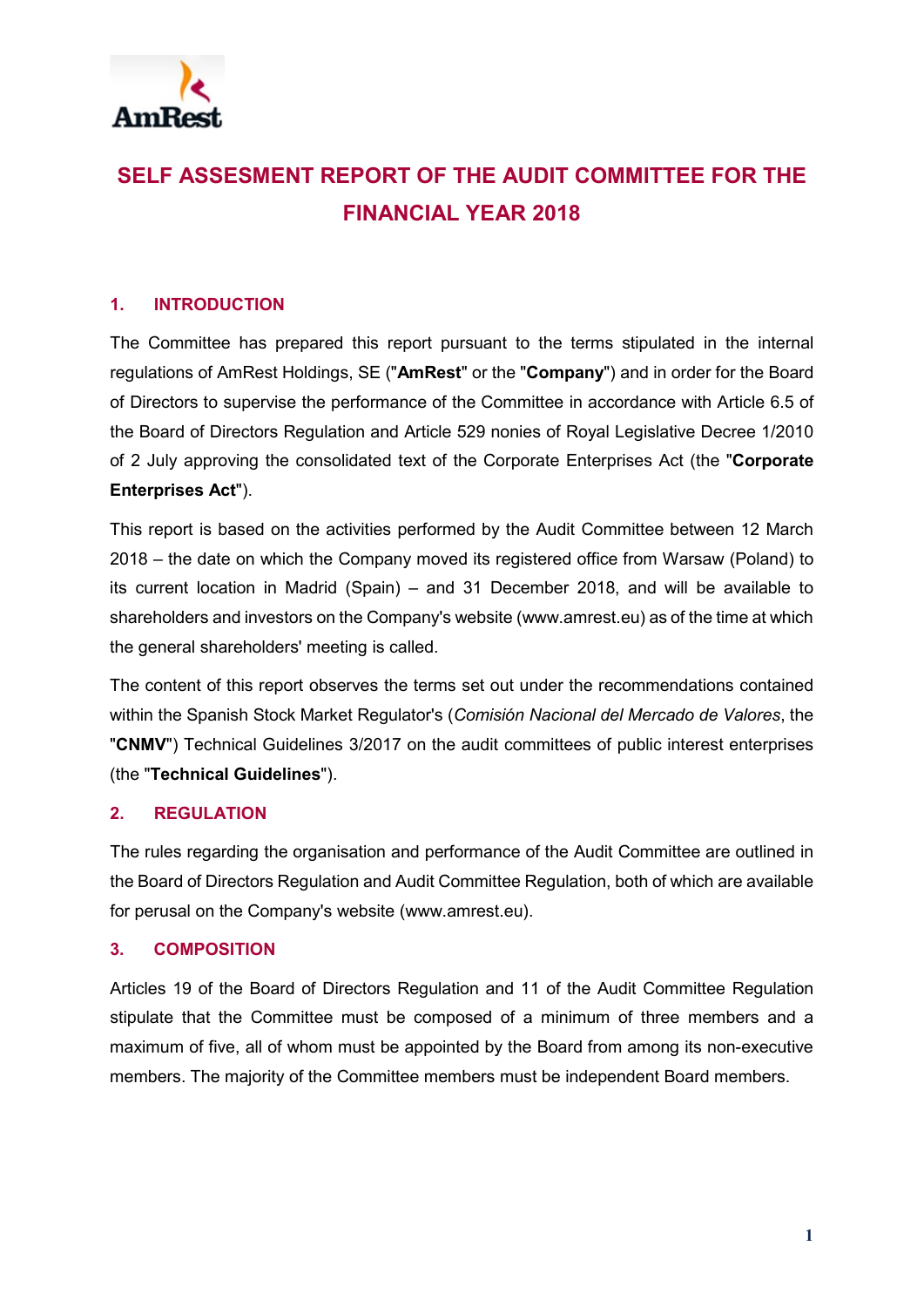

Moreover, at least one of the Committee members must be appointed based on their knowledge and experience in accounting, auditing or both. As a group, said members will possess the relevant know-how with regard to the sector in which the Company operates.

The Chairman of the Audit Committee must be an independent Board member and be replaced every four years. Re-election to this role is not permitted until at least one year has passed from stepping down.

In the 2018 fiscal year, the Audit Committee was formed as follows:

(i) Mr. Pablo Castilla Reparaz (Chairman appointed on 12 March 2018), an independent, external AmRest Board member since the Company moved its registered office to Spain in March 2018. Having been appointed as a Board member by the general shareholders' meeting on 5 October 2017 upon the aforementioned relocation of the registered office, his tenure in such role is set to expire on 5 October 2021.

Mr. Castilla, a Spanish national, has worked in the banking sector for the last 30 years at Banco Santander, S.A. and possesses ample experience in M&A transactions. Mr. Castilla Reparaz has also held the roles of Director of Santander Direkt Bank (Germany), Director of Banco Mercantil (Peru), Non-member Secretary of BT Telecomunicaciones, S.A., Member Secretary of Santander Investment, S.A. and Secretary of the Grupo Santander Investment Committee. At present, he also holds the role of Member Secretary of Grupo Vitaldent.

Mr. Castilla is a Graduate of Law from Universidad de San Pablo and holds Master's Degrees in Tax Law and EU Law (ICAI – ICADE). He also completed the Advanced Management Program for Overseas Bankers at Wharton School of the University of Pennsylvania and is a member of the Illustrious Bar Association of Madrid.

(ii) Mr. José Parés Gutiérrez (Committee Member), an external proprietary AmRest Board member since the Company moved its registered office to Spain in March 2018. Having been appointed as a Board member by the general shareholders' meeting on 5 October 2017, his tenure in such role is set to expire on 5 October 2021.

Mr. Parés, a Mexican national, is the Chief Executive Officer of Finaccess Capital, in charge of portfolio management. He is also the Chairman of the Board of Crown Imports (Chicago, Illinois), Vice Chairman of the Board of MMI (Toronto, Canada), Chairman of the Board of DIFA (Mexico) and a former member of the Mexican Brewers Association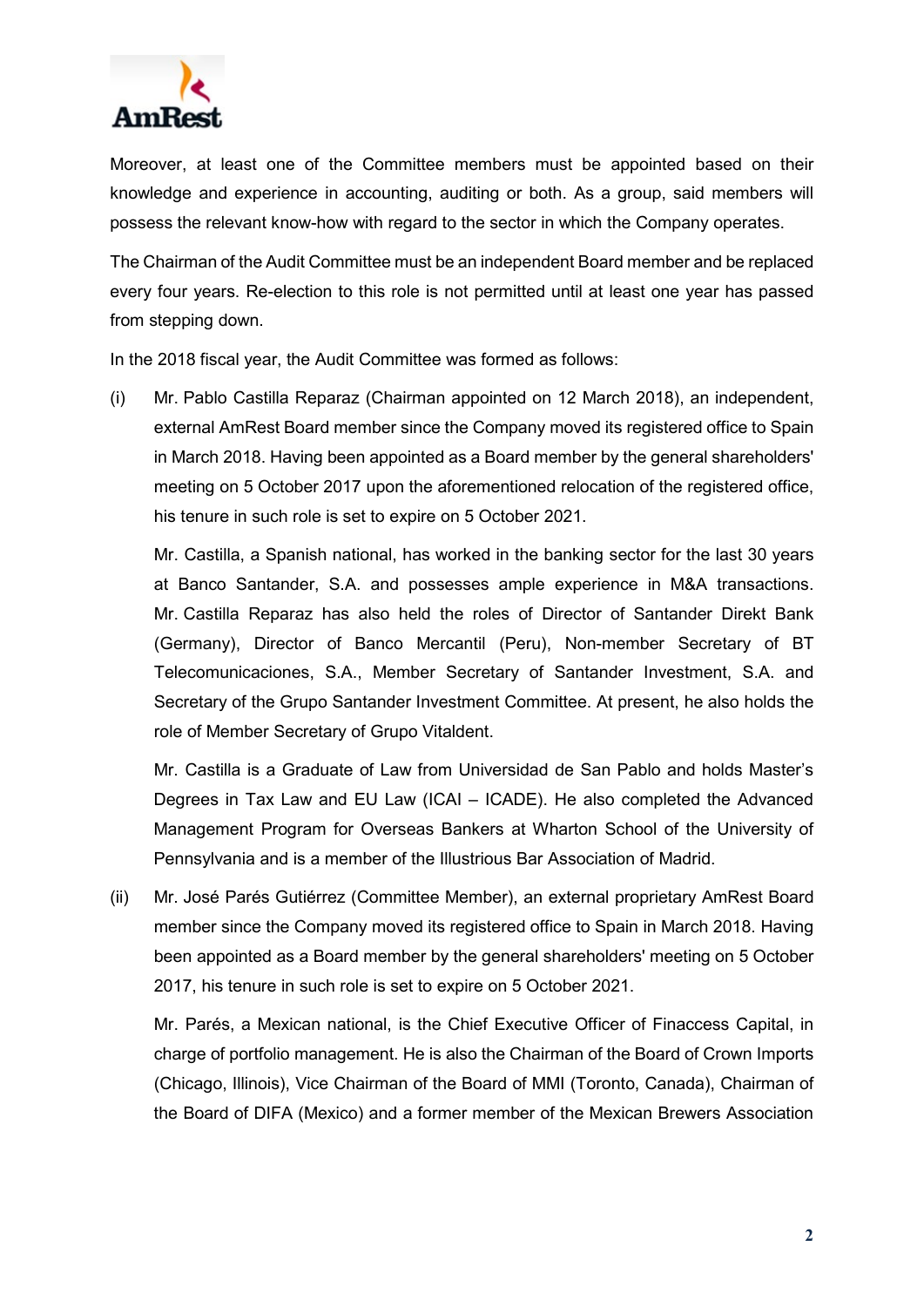

(*Cámara de Cerveceros de México*). Prior to that, Mr. José Parés spent 19 years of his career working in various roles for Grupo Modelo (Mexico).

Mr. Parés graduated in Business and Finance from Universidad Panamericana de México and also completed an MBA at ITAM (Mexico), a Business D-1 Programme at IPADE (Mexico) and an Executive Programme at Wharton School's San Francisco campus.

(iii) Mr. Mustafa Ogretici (Committee Member), an independent, external AmRest Board member since the Company moved its registered office to Spain in March 2018. Having been appointed as a Board member by the general shareholders' meeting on 5 October 2017, his tenure in such role is set to expire on 5 October 2021.

Mr. Ogretici, a British national, specialises in the gastronomy and real estate sectors. His experience includes managing restaurants and franchising. Since 1997, he has owned and managed a number of restaurants in the UK and since 2005 has been investing in real estate.

Mr. Ogretici graduated with a distinction from Cassio Campus College, Watford, where he studied Business Management and Law.

Mr. Eduardo Rodríguez Rovira and Mr. Jaime Tarrero Martos, the Non-member Secretary and Deputy Secretary of the Board of Directors respectively, hold the same roles on the Audit Committee in accordance with the terms of the Board of Directors Regulation.

Information on each of the Audit Committee members can be found on the Company's website (www.amrest.eu).

Upon being formed exclusively of non-executive members appointed by the Board, the majority of whom are independent members, and with the chairman also being an independent Board member, the composition of the Committee in 2018 meets the requirements set out under the Corporate Enterprises Act, the Board of Directors Regulation and the Audit Committee Regulation.

Moreover, the Committee members' collective professional profiles and career history ensure that they have the relevant know-how on the sector in which AmRest operates.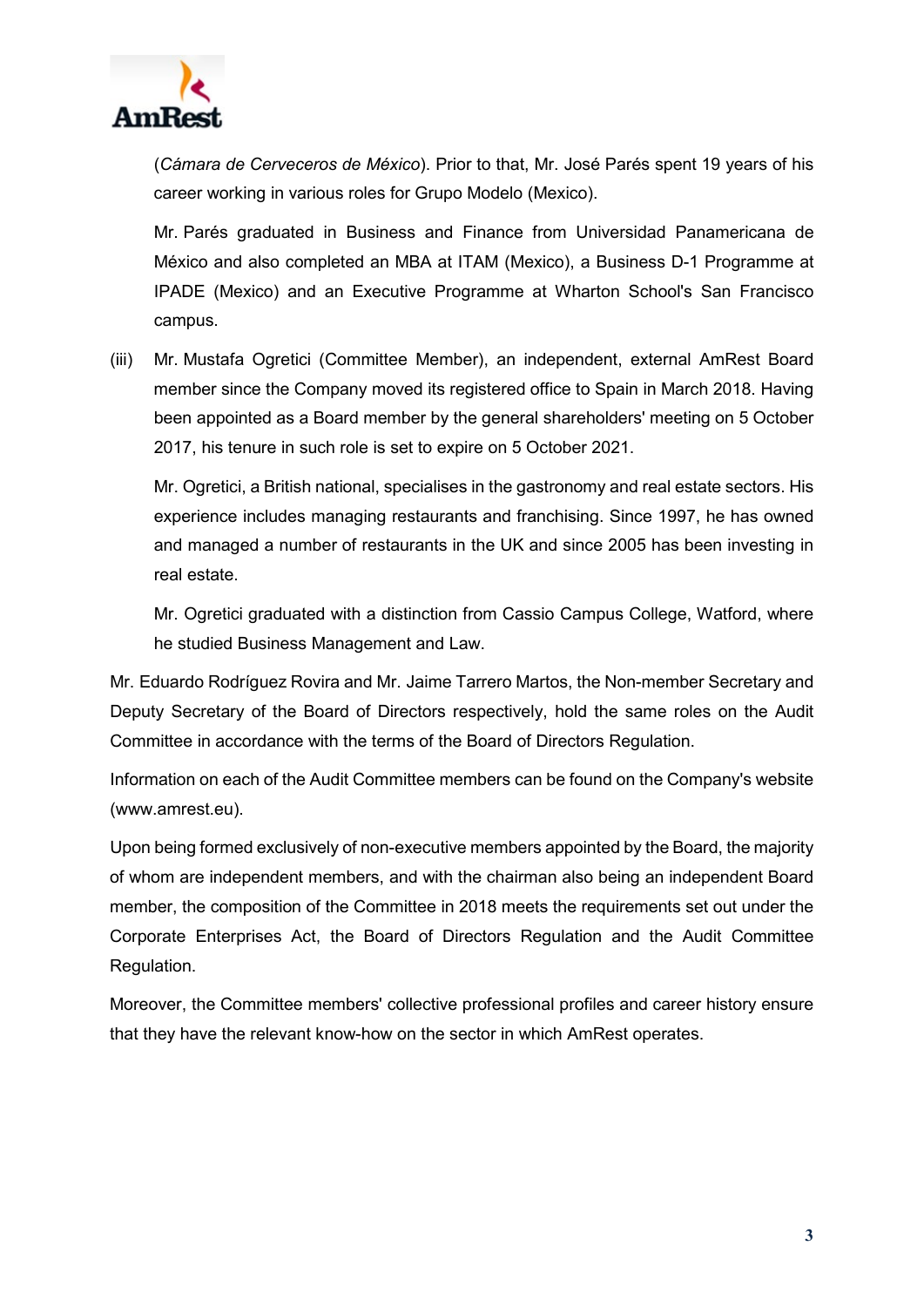

# **4. MEETINGS HELD BY THE COMMITTEE AND THEIR ATTENDEE PROFILE DURING 2018**

The Audit Committee meets as often as arranged and agreed by the Committee itself or the Chairman. A minimum of four meetings are held per year. One of the meetings must be used to assess the efficiency and compliance of the Company's corporate governance rules and procedures, as well as to prepare the financial information to be approved by the Board and included in the annual public documents.

Audit Committee meetings are deemed validly established when attended by the majority of its members, whether present themselves or represented, and when resolutions are adopted by way of such majority.

In 2018, from the time at which the Company relocated its registered office to Spain, the Audit Committee met on eight occasions, with all members attending each session. Thus, enough meetings were held for the Committee to properly perform its duties.

The Committee meetings were attended at all times by members of the AmRest management team and on certain occasions, where necessary, the accounts auditors and internal auditor. Said persons' attendance at the meetings was always by way of invitation from the Committee, with their participation restricted to addressing the agenda items underpinning their particular invitation. At no point were non-AmRest members present during the decision-making sections of these meetings.

The Company's new accounts auditors, KPMG Auditores, S.L. ("**KPMG**") attended two formal Committee meetings aimed at (i) reporting on the limited review of the condensed consolidated financial statements and management report as at 30 June 2018; and (ii) reporting on the audit process for the 2019 fiscal year.

In addition, the Committee members were also joined on three occasions by the Company's internal auditor, Jacek Niewiadomski, in order for the latter to provide details on the structure, activities and procedures of the internal audit and control team. The Chairman of the Committee has also met with KPMG and Jacek on several occasions outside the Committee meetings to follow up.

## **5. ACTIVITIES PERFORMED DURING THE 2018 FISCAL YEAR**

In fulfilment of the duties undertaken in virtue of Article 19 of the Board of Directors Regulation and Articles 5 to 10 of the Audit Committee Regulation, the Committee based its 2018 meetings on the following key activities: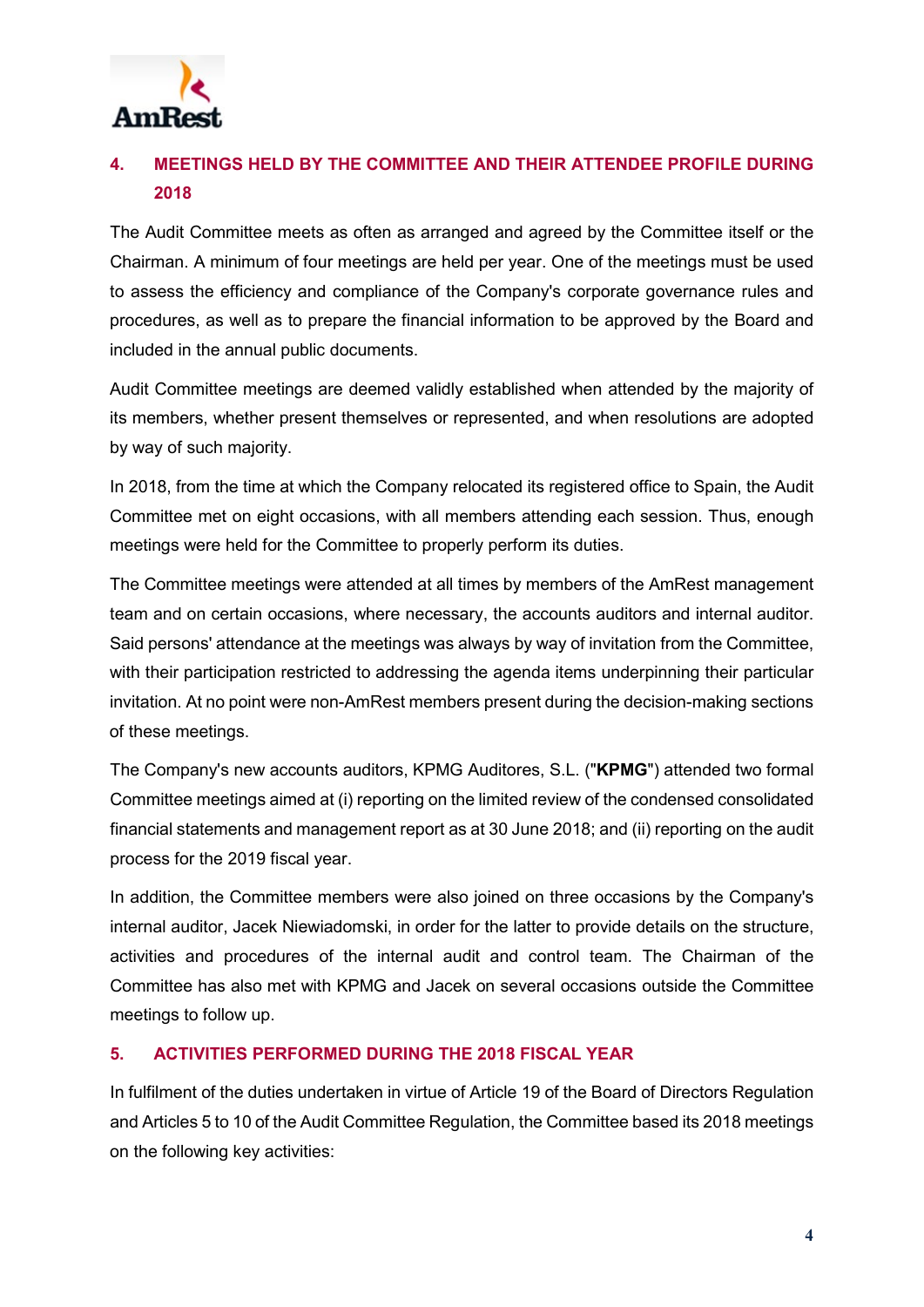

### **5.1. Review of the annual accounts and other cyclical financial information**

The Audit Committee reviewed the Company's individual and consolidated annual accounts for the 2017 fiscal year prior to them being put together by the Board of Directors. In this regard, the Audit Committee issued a favourable report to the Board of Directors prior to the preparation of such accounts. Moreover, the Committee oversaw the preparation and inclusion of the individual and consolidated quarterly and half-year financial information which the Board of Directors will disclose to the market and issue to the Spanish Stock Market Regulator (CNMV) as part of its duty to provide recurring information as a listed company.

There were no reservations found in the audit reports on AmRest's individual and consolidated annual accounts for the fiscal year ended 31 December 2017, but an emphasis of matter on risk associated with the ongoing tax proceedings and audits in a subsidiary of the parent Company, AmRest Sp. Z o.o. with the uncertainty as to the future outcome of these proceedings.

There are no reservations expected to be found in the audit reports on AmRest's individual and consolidated annual accounts for the fiscal year ended 31 December 2018.

#### **5.2. External audit**

Having assessed all the offers available, the Committee issued a proposal to the Board for the appointment of KPMG as auditor for an initial term of three years comprising the 2018, 2019 and 2020 fiscal periods, as well as the approval of the auditor's fees and terms and conditions, and the signing of the corresponding services agreement. In turn, the Board of Directors suggested to the general shareholders' meeting the appointment of the same firm as the Company and group's accounts auditor for the aforementioned fiscal years. The ordinary general shareholders' meeting held on 6 June 2018 agreed to the appointment of KPMG under the terms described above.

The Audit Committee has overseen the relationships with external auditors and established the necessary lines of communication to receive information on any queries relating to the accounts auditing process. Moreover, the Committee has also presided over the fulfilment of the audit agreement, ensuring that the opinion on the annual accounts and key content of the audit report were drafted in a clear and accurate manner.

Lastly, the Committee has agreed to hire KPMG to perform non-audit services – which are not prohibited under accounting regulations – in Russia.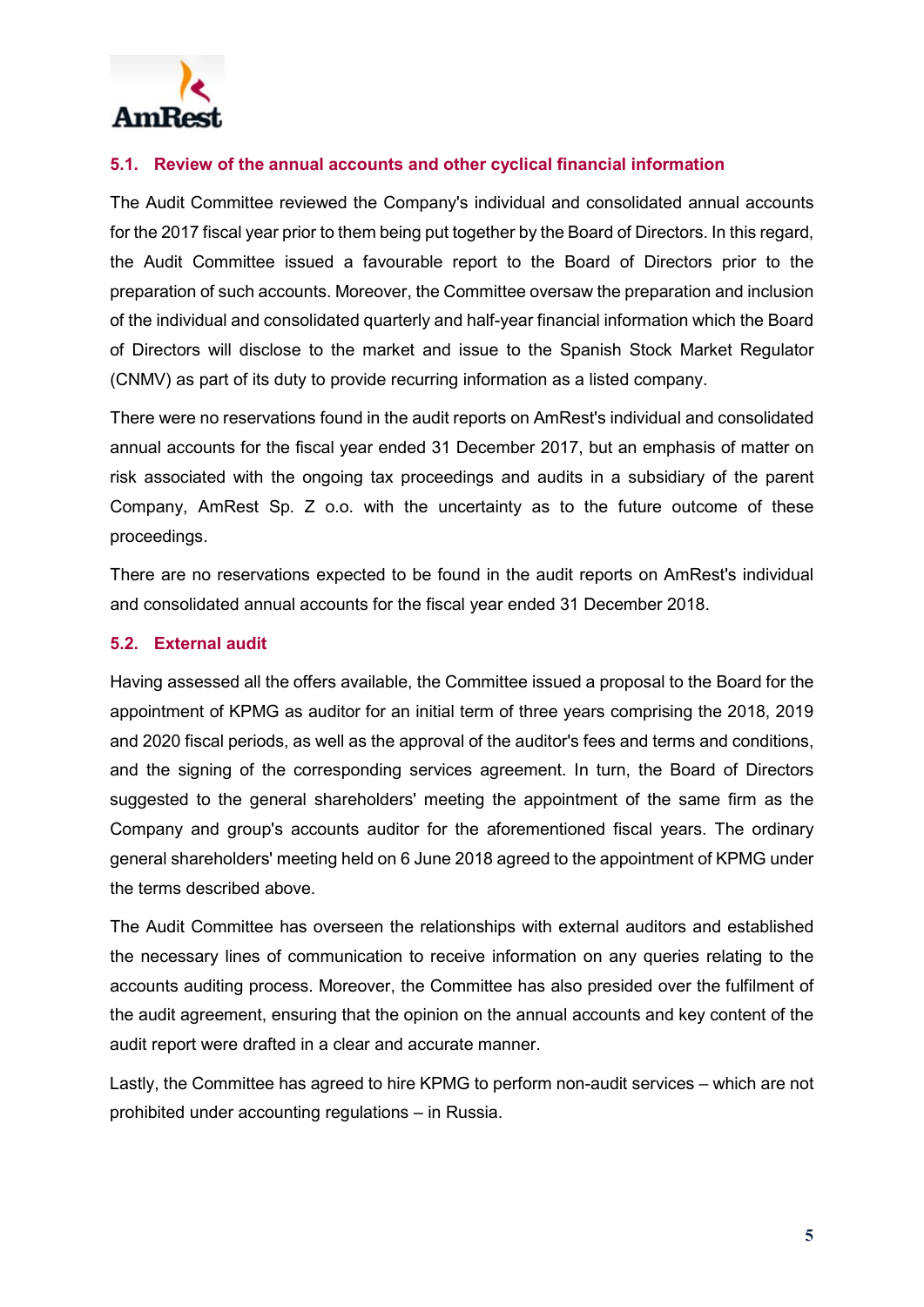

## **5.3. Internal audit**

Throughout 2018, the Audit Committee performed the duties relating to the internal auditing of the Company as assigned thereto under the Board of Directors Regulation and Audit Committee Regulation, namely: (i) to safeguard the autonomy and efficiency of the internal audit function, ensuring the availability of sufficient resources and suitably-qualified personnel to perform these duties effectively; (ii) to approve the internal audit department's budget, the internal audit plan and the annual activity report, ensuring a pro-active approach and that the key focus of its activity is centred around the major risks to the Company and group; (iii) to receive regular activity-based information; and (iv) to verify that the senior management team duly takes on board the conclusions and recommendations set forth in its reports.

# **5.4. Compliance of corporate governance regulations and fulfilment of the obligations imposed on listed companies. Supervision of tax and legal matters**

In 2018, the Audit Committee oversaw compliance with the Internal Securities Market Conduct Regulation, the Board of Directors Regulation and, in general, the Company's rules on corporate governance. No key breaches of these regulations were reported. The Audit Committee also regularly supervises legal and tax matters of the Group.

#### **5.5. Related-party transactions**

Regarding its advisory role on transactions with related parties as set out in Articles 19.4.(g).(iii) of the Board of Directors Regulation and 5.(g).(iii) of the Audit Committee Regulation, the Audit Committee has monitored the linked transactions executed by the Company and, where necessary, reported its findings back to the Board of Directors.

#### **5.6. Risk control and management**

In accordance with Articles 19.4.(b) of the Board of Directors Regulation and 5.(b) of the Audit Committee Regulation, the Audit Committee has overseen the effectiveness of the Company's internal control and risk management systems. In this regard, the Audit Committee has regularly reviewed the internal control and risk management systems in order to identify and manage the key risks faced by the Company, as well as to spread the awareness thereof.

The Committee has agreed to carry out a further assessment of the overall risks to which the Company is exposed as a means of updating the evaluation performed in 2016 and with a view to issuing its findings in the second half of the 2019 fiscal year.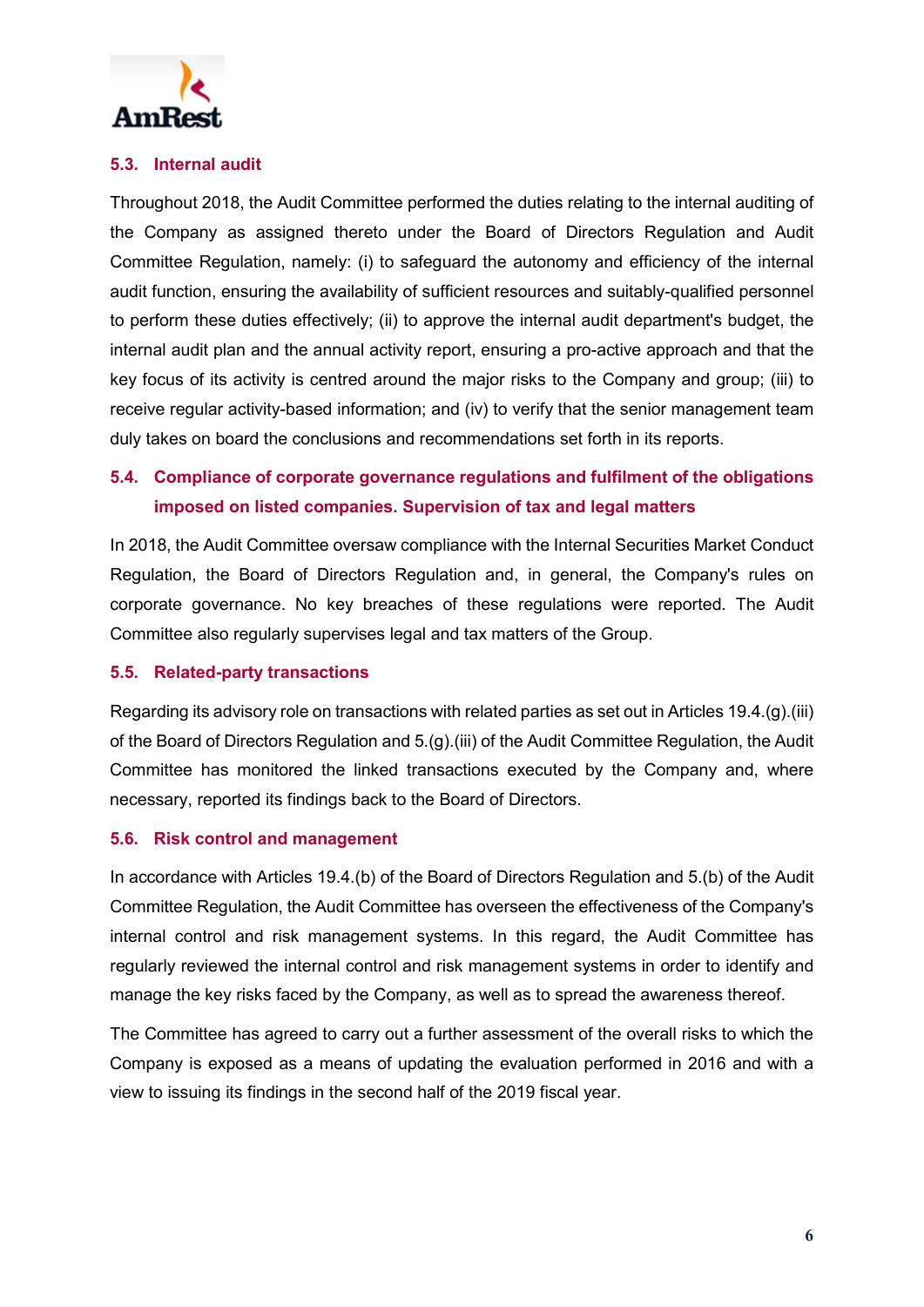

#### **5.7. Liaison with regulatory bodies**

The Audit Committee has reviewed the notifications received from the CNMV, in particular those outlining the numerous suggestions raised in terms of the content of the financial information to be published by the Company and its group.

#### **5.8. Information on the Company's treasury stock**

Pursuant to the recommendations outlined in the document entitled "Recommended Criteria by the Spanish Stock Market Regulator to be observed by the issuers of securities and financial brokers acting on behalf of such issuers in discretionary treasury stock transactions" published on 18 July 2013, members of the Audit Committee have analysed and taken note of the Company's treasury stock balance and the transactions executed using its own shares on a quarterly basis.

# **6. PROPOSALS RELATING TO THE COMPANY'S CORPORATE GOVERNANCE RULES**

Throughout 2018, the Audit Committee reported favourably to the Board of Directors on the approval of several of the Company's corporate governance-related documents, including: (i) the Audit Committee Regulation; (ii) the Corporate Social Responsibility Policy; (iii) the Whistleblower Protocol; (iv) the Gender Policy; (v) the Corporate Conduct Code (containing the Ethics Code and Conflict of Interest and Non-compete Policy); (vi) the Corporate Tax Policy; (vii) the Internal Audit Bylaws; and (viii) the Accounts Auditor Appointment and Relationship Charter.

In addition, and in order to achieve greater adherence to the Technical Guidelines, a proposal for the approval of a Committee Regulation was issued to the Board of Directors.

Moreover, the Committee has reviewed the extent to which both it and the Company are aligned to the Technical Guidelines. Having completed this work, the Committee has approved (i) a whistleblower protocol; (ii) an annual Audit Committee action plan for the 2019 fiscal year; and (iii) an accounts auditor appointment and relationship charter.

# **7. ASSESSMENT OF THE PERFORMANCE AND FUNCTIONING OF THE AUDIT COMMITTEE. CONCLUSIONS**

The Board of Directors has assessed the performance of the Audit Committee for the 2018 fiscal year, the degree of preparation and execution of the tasks mandated thereto by the Board and the performance of its internal control and supervisory duties in relation to the development